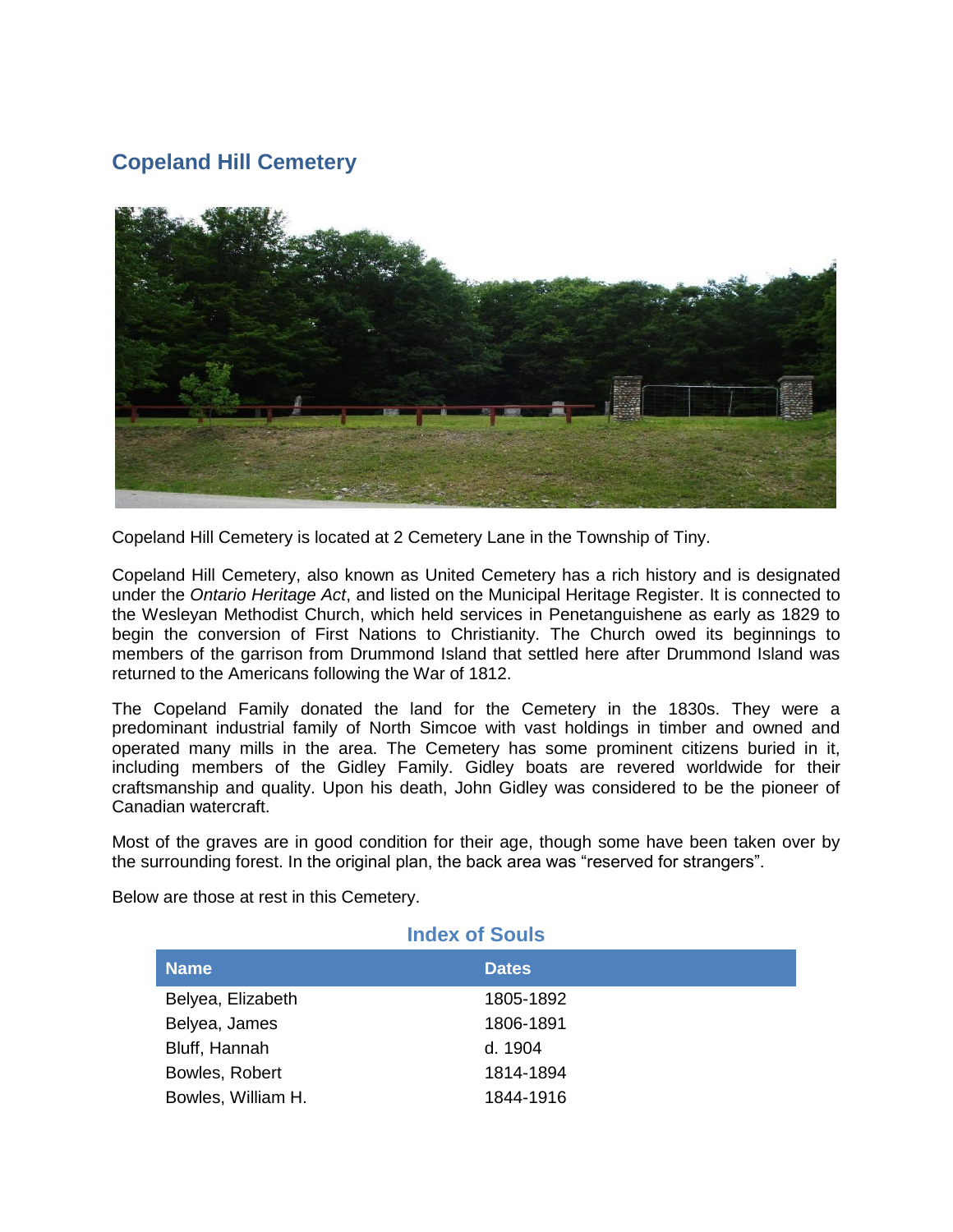| Breithwaite, Bessie M. | d. 1891   |
|------------------------|-----------|
| Brock, Archibald       | 1872-1960 |
| Brock, Ethel E.        | 1905-1909 |
| Bush, Austin K.        | 1876-1967 |
| Bush, Charles          | 1865-1952 |
| Bush, Clifford         | 1911-1922 |
| Bush, Hazel E.         | 1917-2000 |
| Calhoun, Pte. J.W.     | 1883-1947 |
| Cummings, Earnest S.   | d. 1891   |
| Cummings, Francis      | d. 1891   |
| Cummings, James O.     | d. 1891   |
| Davidson, Alfred B.    | d. 1872   |
| Day, George T.         | 1865-1950 |
| Donaldson, Elizabeth   | d. 1904   |
| Donaldson, George      | 1878-1961 |
| Donaldson, Minnie      | d. 1899   |
| Donaldson, William     | 1871-1963 |
| Donnenworth, Elizabeth | 1852-1932 |
| Donnenworth, Frederick | 1840-1922 |
| Ethel, Ina             | 1896-1903 |
| Frankland, Jane A.     | 1839-1922 |
| Gidley, Capt. John     | 1829-1893 |
| Gilley, Mary           | d. 1873   |
| Glaspell, Edwin W.     | 1845-1915 |
| Glaspell, Fred A.      | d. 1913   |
| Glaspell, John         | d. 1894   |
| Glaspell, John         | 1808-1892 |
| Glaspell, Mary A.      | 1816-1886 |
| Glaspell, Sarah A.     | 1854-1915 |
| Hall, Zalmon Louis     | 1889-1894 |
| Hargrave, Harriett     | d. 1907   |
| Hart, Charles          | d. 1904   |
| Hornsby, Alice         | d. 1881   |
| Hornsby, John          | d. 1892   |
| Hornsby, Joseph        | d. 1898   |
| Hornsby, Joseph        | d. 1876   |
| Jennings, Millicent    | 1857-1891 |
| Lynn, Jennie V.        | 1875-1906 |
| MacGregor, Carrie      | 1885-1965 |
| MacGruther, Elizabeth  | 1844-1923 |